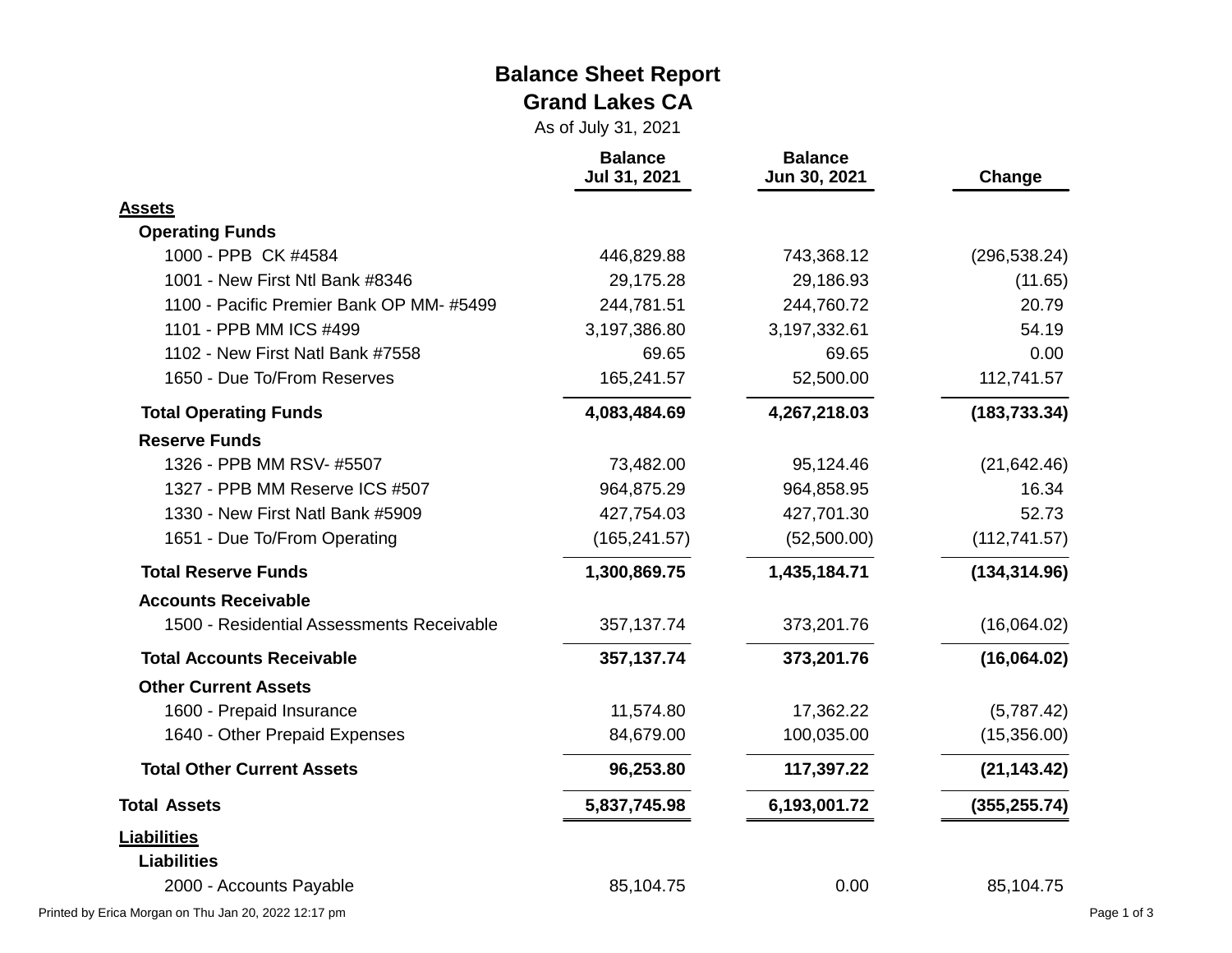#### **Balance Sheet Report Grand Lakes CA**

As of July 31, 2021

|                                           | <b>Balance</b><br>Jul 31, 2021 | <b>Balance</b><br>Jun 30, 2021 | Change        |
|-------------------------------------------|--------------------------------|--------------------------------|---------------|
| <b>Liabilities</b>                        |                                |                                |               |
| <b>Liabilities</b>                        |                                |                                |               |
| 2015 - Returned Check Fee Payable         | 90.00                          | 90.00                          | 0.00          |
| 2025 - Transfer Fee Payable               | 520.00                         | 260.00                         | 260.00        |
| 2026 - New Account Setup Fee              | 945.00                         | 700.00                         | 245.00        |
| 2036 - PMG Collections                    | 33,455.30                      | 33,105.30                      | 350.00        |
| 2037 - Payment Plan Fees                  | 1,350.00                       | 1,350.00                       | 0.00          |
| 2325 - Accrued Insurance Claims           | 6,700.00                       | 6,700.00                       | 0.00          |
| 2395 - Other Accrued Expenses             | 117,403.43                     | 112,885.37                     | 4,518.06      |
| 2500 - Deposits Held                      | 8,000.00                       | 8,000.00                       | 0.00          |
| 2525 - Architectural Review Fees Deposit  | 1,000.00                       | 1,000.00                       | 0.00          |
| 2550 - Prepaid Assessments                | 53,067.72                      | 52,318.89                      | 748.83        |
| 2595 - Deferred Revenue                   | 1,499,186.77                   | 1,799,024.12                   | (299, 837.35) |
| <b>Total Liabilities</b>                  | 1,806,822.97                   | 2,015,433.68                   | (208, 610.71) |
| <b>Total Liabilities</b>                  | 1,806,822.97                   | 2,015,433.68                   | (208, 610.71) |
| <b>Owners' Equity</b>                     |                                |                                |               |
| <b>Owners Equity - Prior Years</b>        |                                |                                |               |
| 3000 - Operating Fund - Prior year        | 1,955,851.53                   | 1,955,851.53                   | 0.00          |
| 3005 - Equity Adjustments - Prior Periods | (926.49)                       | (926.49)                       | 0.00          |
| <b>Total Owners Equity - Prior Years</b>  | 1,954,925.04                   | 1,954,925.04                   | 0.00          |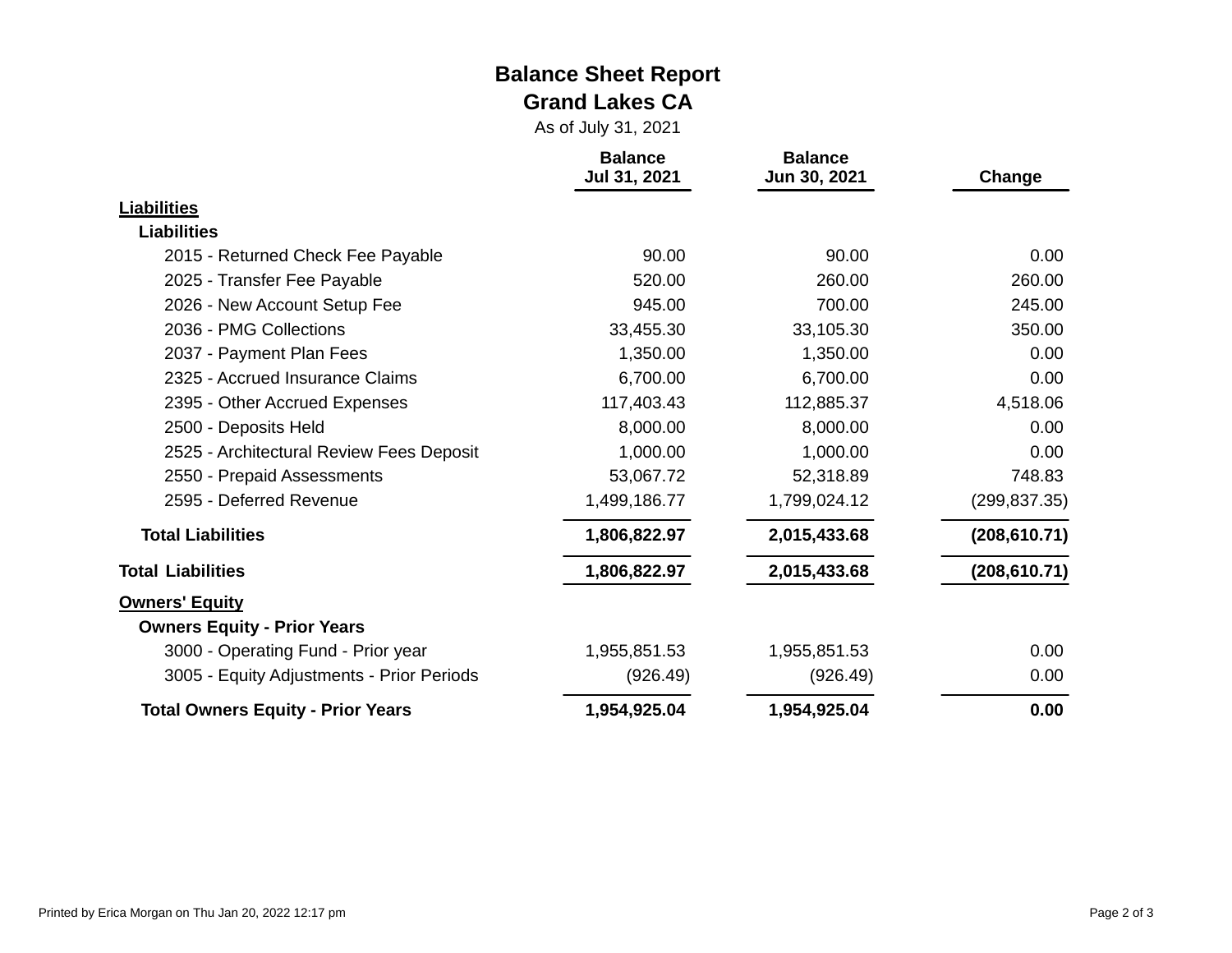# **Balance Sheet Report Grand Lakes CA**

As of July 31, 2021

|                                                 | <b>Balance</b><br>Jul 31, 2021 | <b>Balance</b><br>Jun 30, 2021 | Change        |
|-------------------------------------------------|--------------------------------|--------------------------------|---------------|
| <b>Owners' Equity</b>                           |                                |                                |               |
| <b>Capital Reserves - Prior Years</b>           |                                |                                |               |
| 3102 - Repair & Replacement Reserve - Prior Yrs | 1,739,045.76                   | 1,739,045.76                   | 0.00          |
| <b>Total Capital Reserves - Prior Years</b>     | 1,739,045.76                   | 1,739,045.76                   | 0.00          |
| <b>Total Owners' Equity</b>                     | 3,693,970.80                   | 3,693,970.80                   | 0.00          |
| Net Income / (Loss)                             | 336,952.21                     | 483,597.24                     | (146, 645.03) |
| <b>Total Liabilities and Equity</b>             | 5,837,745.98                   | 6,193,001.72                   | (355, 255.74) |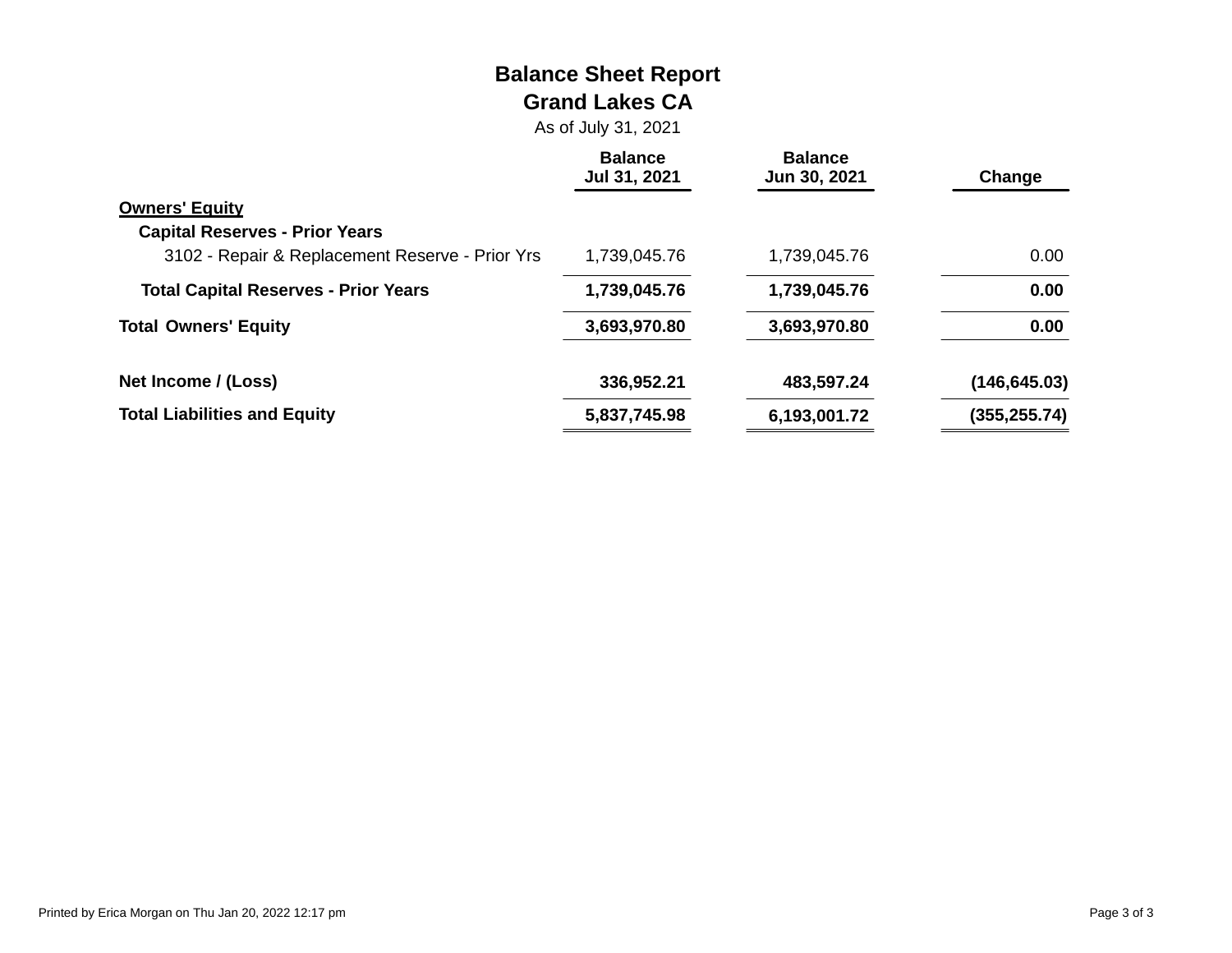|                                             | <b>Current Period -</b> |               |            |               | Year to Date (7 months) | Annual       | <b>Budget</b> |               |
|---------------------------------------------|-------------------------|---------------|------------|---------------|-------------------------|--------------|---------------|---------------|
|                                             | <b>Actual</b>           | <b>Budget</b> | Variance   | <b>Actual</b> | <b>Budget</b>           | Variance     | <b>Budget</b> | Remaining     |
| <b>Income</b>                               |                         |               |            |               |                         |              |               |               |
| <b>Income</b>                               |                         |               |            |               |                         |              |               |               |
| 4000 - Residential Assessments              | 262,487.50              | 262,488.00    | (0.50)     | 1,837,412.50  | 1,837,413.00            | (0.50)       | 3,149,850.00  | 1,312,437.50  |
| 4016 - Force Mow Income                     | 457.43                  | 42.00         | 415.43     | 457.43        | 292.00                  | 165.43       | 500.00        | 42.57         |
| 4070 - Reimbursement                        | 33,470.01               | 35,234.00     | (1,763.99) | 661,066.97    | 246,639.00              | 414,427.97   | 422,810.00    | (238, 256.97) |
| 4130 - Commercial Assessments               | 37,349.85               | 41,391.00     | (4,041.15) | 261,448.95    | 289,734.00              | (28, 285.05) | 496,686.00    | 235,237.05    |
| 4220 - Gate & Access Fees                   | 0.00                    | 0.00          | 0.00       | 75.00         | 0.00                    | 75.00        | 0.00          | (75.00)       |
| 4250 - Pool Fees                            | 0.00                    | 500.00        | (500.00)   | 130.00        | 3,500.00                | (3,370.00)   | 6,000.00      | 5,870.00      |
| 4710 - Late Fees & Interest                 | 2,697.51                | 1,250.00      | 1,447.51   | 36,773.63     | 8,750.00                | 28,023.63    | 15,000.00     | (21, 773.63)  |
| 4720 - Legal Reimbursements                 | 0.00                    | 1,875.00      | (1,875.00) | 14,289.90     | 13,125.00               | 1,164.90     | 22,500.00     | 8,210.10      |
| 4810 - Compliance Fines                     | 0.00                    | 0.00          | 0.00       | (2,350.00)    | 0.00                    | (2,350.00)   | 0.00          | 2,350.00      |
| 4900 - Interest Earned - Operating Accounts | 74.98                   | 0.00          | 74.98      | 1,332.63      | 0.00                    | 1,332.63     | 0.00          | (1,332.63)    |
| <b>Total Income</b>                         | 336,537.28              | 342,780.00    | (6,242.72) | 2,810,637.01  | 2,399,453.00            | 411,184.01   | 4,113,346.00  | 1,302,708.99  |
| <b>Total Operating Income</b>               | 336,537.28              | 342,780.00    | (6,242.72) | 2,810,637.01  | 2,399,453.00            | 411,184.01   | 4,113,346.00  | 1,302,708.99  |
| <b>Expense</b>                              |                         |               |            |               |                         |              |               |               |
| Administrative                              |                         |               |            |               |                         |              |               |               |
| 5000 - General Administrative               | 261.65                  | 175.00        | 86.65      | 912.45        | 1,225.00                | (312.55)     | 2,100.00      | 1,187.55      |
| 5005 - Application/Processing               | 0.00                    | 250.00        | (250.00)   | 3,900.00      | 1,750.00                | 2,150.00     | 3,000.00      | (900.00)      |
| 5010 - Bad Debt                             | 0.00                    | 417.00        | (417.00)   | 14,848.46     | 2,917.00                | 11,931.46    | 5,000.00      | (9,848.46)    |
| 5025 - Billing/Collections                  | 0.00                    | 2,083.00      | (2,083.00) | 0.00          | 14,583.00               | (14, 583.00) | 25,000.00     | 25,000.00     |
| 5027 - Committees                           | 0.00                    | 125.00        | (125.00)   | 0.00          | 875.00                  | (875.00)     | 1,500.00      | 1,500.00      |
| 5035 - Decorations                          | 0.00                    | 1,833.00      | (1,833.00) | 22,589.10     | 12,833.00               | 9,756.10     | 22,000.00     | (589.10)      |
| 5075 - Meeting Expense                      | 0.00                    | 83.00         | (83.00)    | 0.00          | 583.00                  | (583.00)     | 1,000.00      | 1,000.00      |
| 5080 - NSF Charges                          | 30.00                   | 0.00          | 30.00      | 30.00         | 0.00                    | 30.00        | 0.00          | (30.00)       |
| 5090 - Office Supplies                      | 67.68                   | 250.00        | (182.32)   | 165.34        | 1,750.00                | (1,584.66)   | 3,000.00      | 2,834.66      |
| 5100 - Records Storage                      | 220.50                  | 467.00        | (246.50)   | 2,440.35      | 3,267.00                | (826.65)     | 5,600.00      | 3,159.65      |
| 5115 - Web Site Maintenance                 | 0.00                    | 79.00         | (79.00)    | 0.00          | 554.00                  | (554.00)     | 950.00        | 950.00        |
| 5195 - Other Administrative Services        | 0.00                    | 33.00         | (33.00)    | 386.76        | 233.00                  | 153.76       | 400.00        | 13.24         |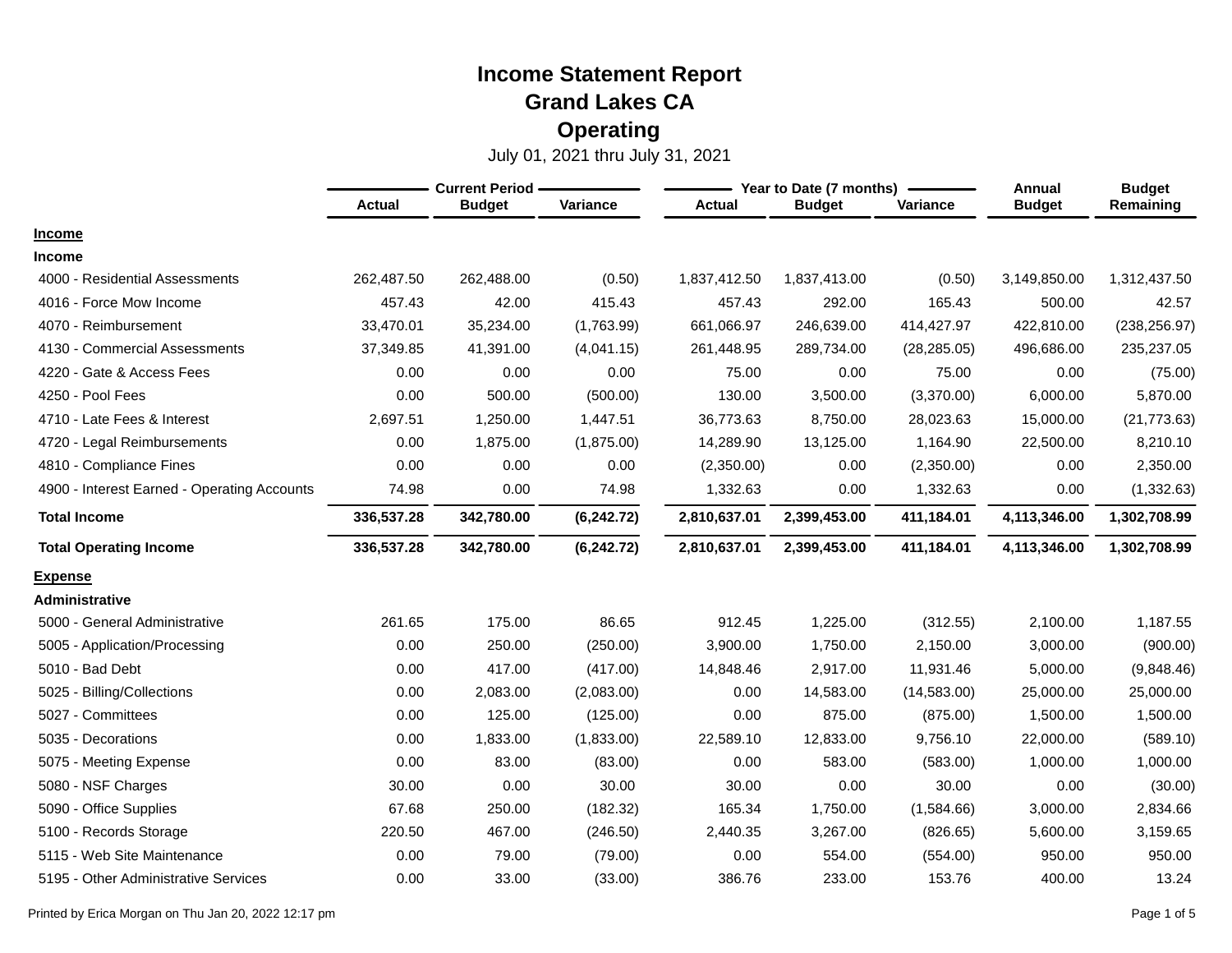|                                         |               | <b>Current Period -</b> |              |               | Year to Date (7 months) |               |               | <b>Budget</b> |
|-----------------------------------------|---------------|-------------------------|--------------|---------------|-------------------------|---------------|---------------|---------------|
|                                         | <b>Actual</b> | <b>Budget</b>           | Variance     | <b>Actual</b> | <b>Budget</b>           | Variance      | <b>Budget</b> | Remaining     |
| <b>Expense</b>                          |               |                         |              |               |                         |               |               |               |
| Administrative                          |               |                         |              |               |                         |               |               |               |
| 5200 - Community Events                 | 160.00        | 4,167.00                | (4,007.00)   | 23,443.82     | 29,167.00               | (5,723.18)    | 50,000.00     | 26,556.18     |
| 5210 - Printing & Copying               | 518.60        | 1,375.00                | (856.40)     | 1,676.30      | 9,625.00                | (7,948.70)    | 16,500.00     | 14,823.70     |
| 5215 - Postage                          | 1,124.43      | 1,417.00                | (292.57)     | 3,946.89      | 9,917.00                | (5,970.11)    | 17,000.00     | 13,053.11     |
| <b>Total Administrative</b>             | 2,382.86      | 12,754.00               | (10, 371.14) | 74,339.47     | 89,279.00               | (14, 939.53)  | 153,050.00    | 78,710.53     |
| <b>Insurance</b>                        |               |                         |              |               |                         |               |               |               |
| 5460 - Property Insurance Premiums      | 5,787.42      | 5,817.00                | (29.58)      | 40,511.94     | 40,717.00               | (205.06)      | 69,800.00     | 29,288.06     |
| <b>Total Insurance</b>                  | 5,787.42      | 5,817.00                | (29.58)      | 40,511.94     | 40,717.00               | (205.06)      | 69,800.00     | 29,288.06     |
| <b>Utilities</b>                        |               |                         |              |               |                         |               |               |               |
| 6000 - Electric Service                 | 13,644.62     | 13,333.00               | 311.62       | 95,116.70     | 93,333.00               | 1,783.70      | 160,000.00    | 64,883.30     |
| 6025 - Water Service                    | 56,558.65     | 42.917.00               | 13,641.65    | 93,584.02     | 300,417.00              | (206, 832.98) | 515,000.00    | 421,415.98    |
| 6040 - Bundled Telecom Services         | 220.92        | 0.00                    | 220.92       | 220.92        | 0.00                    | 220.92        | 0.00          | (220.92)      |
| 6050 - Telephone Service                | 1,904.24      | 1,250.00                | 654.24       | 11,945.21     | 8,750.00                | 3,195.21      | 15,000.00     | 3,054.79      |
| 6055 - Internet Service                 | 220.92        | 458.00                  | (237.08)     | 2,982.42      | 3,208.00                | (225.58)      | 5,500.00      | 2,517.58      |
| 6075 - Other Utility Expenses           | 13,386.23     | 20,333.00               | (6,946.77)   | 92,987.47     | 142,333.00              | (49, 345.53)  | 244,000.00    | 151,012.53    |
| <b>Total Utilities</b>                  | 85,935.58     | 78,291.00               | 7,644.58     | 296,836.74    | 548,041.00              | (251, 204.26) | 939,500.00    | 642,663.26    |
| Landscaping                             |               |                         |              |               |                         |               |               |               |
| 6100 - Grounds & Landscaping - Contract | 68,343.33     | 72,668.00               | (4,324.67)   | 463,566.19    | 508,678.00              | (45, 111.81)  | 872,019.00    | 408,452.81    |
| 6115 - 7M Shared Median                 | 0.00          | 518.00                  | (518.00)     | 6,216.00      | 3,626.00                | 2,590.00      | 6,216.00      | 0.00          |
| 6140 - Force Mow                        | 457.43        | 42.00                   | 415.43       | 457.43        | 292.00                  | 165.43        | 500.00        | 42.57         |
| 6145 - Mulch                            | 21,600.00     | 4,667.00                | 16,933.00    | 21,600.00     | 32,667.00               | (11,067.00)   | 56,000.00     | 34,400.00     |
| 6150 - Seasonal Color/Plantings         | 30,426.67     | 9.167.00                | 21,259.67    | 62,132.17     | 64,167.00               | (2,034.83)    | 110,000.00    | 47,867.83     |
| 6160 - Tree Maintenance                 | 40,071.45     | 12,500.00               | 27,571.45    | 53,529.51     | 87,500.00               | (33,970.49)   | 150,000.00    | 96,470.49     |
| 6165 - Tree Removal                     | 1,300.00      | 1,800.00                | (500.00)     | 5,137.90      | 12,600.00               | (7,462.10)    | 21,600.00     | 16,462.10     |
| 6199 - Landscape Other                  | 0.00          | 833.00                  | (833.00)     | 20,728.58     | 5,833.00                | 14,895.58     | 10,000.00     | (10, 728.58)  |
| 6200 - Irrigation Repair & Maintenance  | 15,833.33     | 13,750.00               | 2,083.33     | 58,550.38     | 96,250.00               | (37,699.62)   | 165,000.00    | 106,449.62    |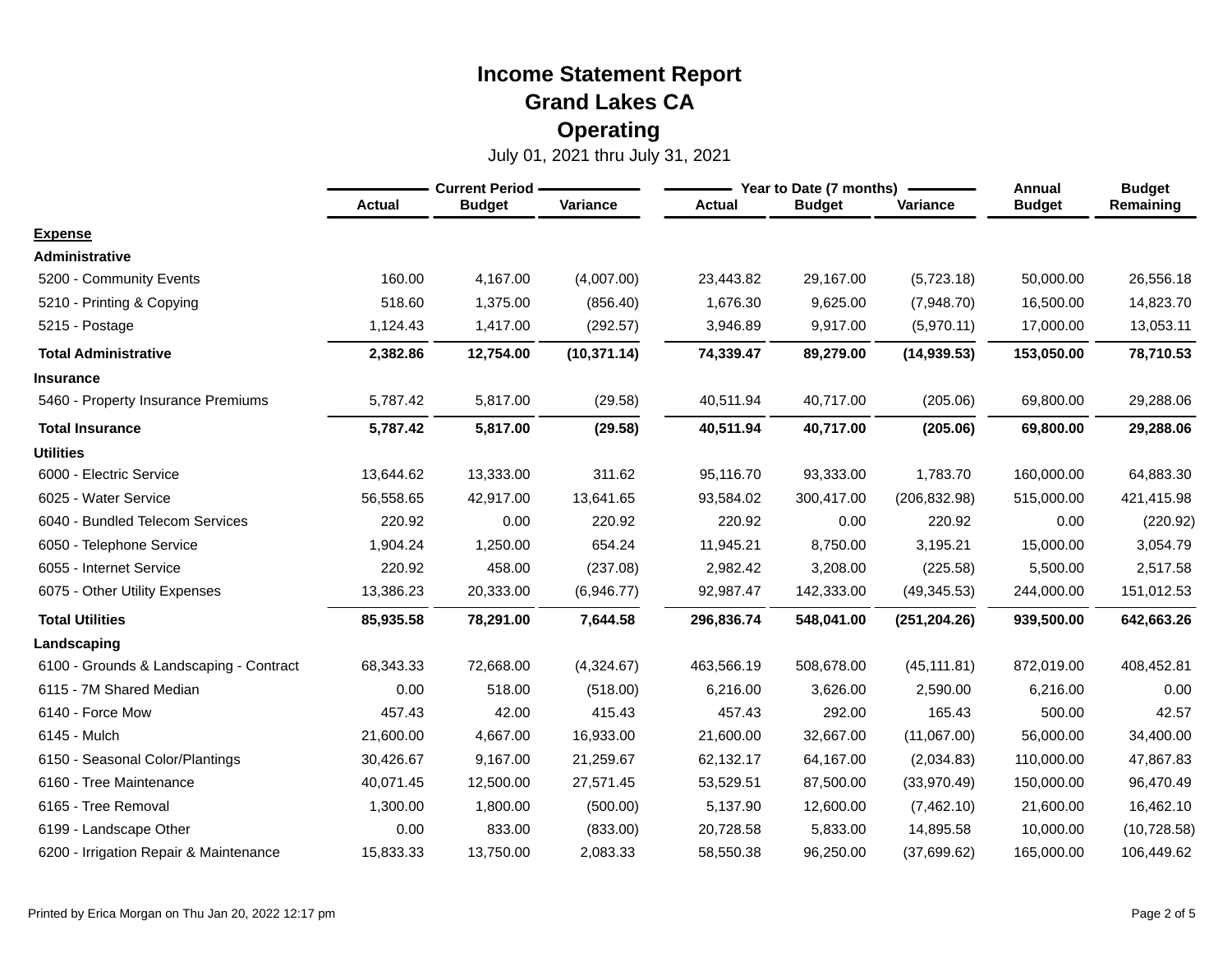|                                              | <b>Current Period</b> |               |               |               | Year to Date (7 months) | Annual        | <b>Budget</b> |             |
|----------------------------------------------|-----------------------|---------------|---------------|---------------|-------------------------|---------------|---------------|-------------|
|                                              | <b>Actual</b>         | <b>Budget</b> | Variance      | <b>Actual</b> | <b>Budget</b>           | Variance      | <b>Budget</b> | Remaining   |
| <b>Expense</b>                               |                       |               |               |               |                         |               |               |             |
| Landscaping                                  |                       |               |               |               |                         |               |               |             |
| 6299 - Irrigation Other                      | 500.00                | 0.00          | 500.00        | 1,000.00      | 0.00                    | 1,000.00      | 0.00          | (1,000.00)  |
| <b>Total Landscaping</b>                     | 178,532.21            | 115,945.00    | 62,587.21     | 692,918.16    | 811,613.00              | (118, 694.84) | 1,391,335.00  | 698,416.84  |
| <b>Contracted Services</b>                   |                       |               |               |               |                         |               |               |             |
| 6418 - Fountains/Ponds/Lakes Services        | 13,139.23             | 8,600.00      | 4,539.23      | 72,590.66     | 60,200.00               | 12,390.66     | 103,200.00    | 30,609.34   |
| 6422 - Gate Services                         | 340.00                | 0.00          | 340.00        | 2,180.00      | 0.00                    | 2,180.00      | 0.00          | (2, 180.00) |
| 6430 - Janitorial Services                   | 100.00                | 0.00          | 100.00        | 4,137.50      | 0.00                    | 4,137.50      | 0.00          | (4, 137.50) |
| 6434 - Pest Control                          | 4,371.00              | 2,168.00      | 2,203.00      | 24,578.05     | 15,178.00               | 9,400.05      | 26,020.00     | 1,441.95    |
| 6438 - Pool Management                       | 81,875.00             | 21,366.00     | 60,509.00     | 195,107.00    | 149,564.00              | 45,543.00     | 256,396.00    | 61,289.00   |
| 6440 - Safety & Security                     | 21,970.00             | 35,234.00     | (13,264.00)   | 200,109.11    | 246,639.00              | (46, 529.89)  | 422,810.00    | 222,700.89  |
| <b>Total Contracted Services</b>             | 121,795.23            | 67,368.00     | 54,427.23     | 498,702.32    | 471,581.00              | 27,121.32     | 808,426.00    | 309,723.68  |
| <b>Repair &amp; Maintenance</b>              |                       |               |               |               |                         |               |               |             |
| 6515 - Building Repair & Maintenance         | 8,600.00              | 0.00          | 8,600.00      | 8,600.00      | 0.00                    | 8,600.00      | 0.00          | (8,600.00)  |
| 6530 - Common Areas Repair & Maintenance     | 0.00                  | 833.00        | (833.00)      | 17,229.18     | 5,833.00                | 11,396.18     | 10,000.00     | (7, 229.18) |
| 6545 - Electrical Supplies/Repair & Maintena | 0.00                  | 417.00        | (417.00)      | 0.00          | 2,917.00                | (2,917.00)    | 5,000.00      | 5,000.00    |
| 6560 - Fence Repair & Maintenance            | (110, 741.57)         | 417.00        | (111, 158.57) | 4,045.42      | 2,917.00                | 1,128.42      | 5,000.00      | 954.58      |
| 6585 - Fountain/Pond/Lake Repair & Mainter   | 290.12                | 14,583.00     | (14, 292.88)  | 48,297.98     | 102,083.00              | (53,785.02)   | 175,000.00    | 126,702.02  |
| 6595 - Gate & Monument Repair & Maintena     | 0.00                  | 250.00        | (250.00)      | 3,428.75      | 1,750.00                | 1,678.75      | 3,000.00      | (428.75)    |
| 6600 - General Repair & Maintenance          | 7,519.48              | 833.00        | 6,686.48      | 15,761.12     | 5,833.00                | 9,928.12      | 10,000.00     | (5,761.12)  |
| 6640 - Lighting Supplies/Repair & Maintenan  | 3,484.60              | 1,750.00      | 1,734.60      | 15,265.31     | 12,250.00               | 3,015.31      | 21,000.00     | 5,734.69    |
| 6645 - Locks & Keys Repair & Maintenance     | 0.00                  | 167.00        | (167.00)      | 164.38        | 1,167.00                | (1,002.62)    | 2,000.00      | 1,835.62    |
| 6680 - Painting Services & Supplies          | 0.00                  | 833.00        | (833.00)      | 1,500.00      | 5,833.00                | (4,333.00)    | 10,000.00     | 8,500.00    |
| Playground Maintenance/Repairs<br>6685 -     | 1,685.29              | 750.00        | 935.29        | 3,685.29      | 5,250.00                | (1,564.71)    | 9,000.00      | 5,314.71    |
| 6695 - Plumbing Supplies/Repair & Maintena   | 0.00                  | 83.00         | (83.00)       | 7,553.75      | 583.00                  | 6,970.75      | 1,000.00      | (6, 553.75) |
| Pool Supplies/Repair & Maintenance<br>6700 - | 3,969.04              | 2,083.00      | 1,886.04      | 22,225.60     | 14,583.00               | 7,642.60      | 25,000.00     | 2,774.40    |
| 6705 - Power Washing Services & Supplies     | 0.00                  | 2,083.00      | (2,083.00)    | 11,056.68     | 14,583.00               | (3,526.32)    | 25,000.00     | 13,943.32   |
| 6710 - Fish Stocking                         | 0.00                  | 833.00        | (833.00)      | 0.00          | 5,833.00                | (5,833.00)    | 10,000.00     | 10,000.00   |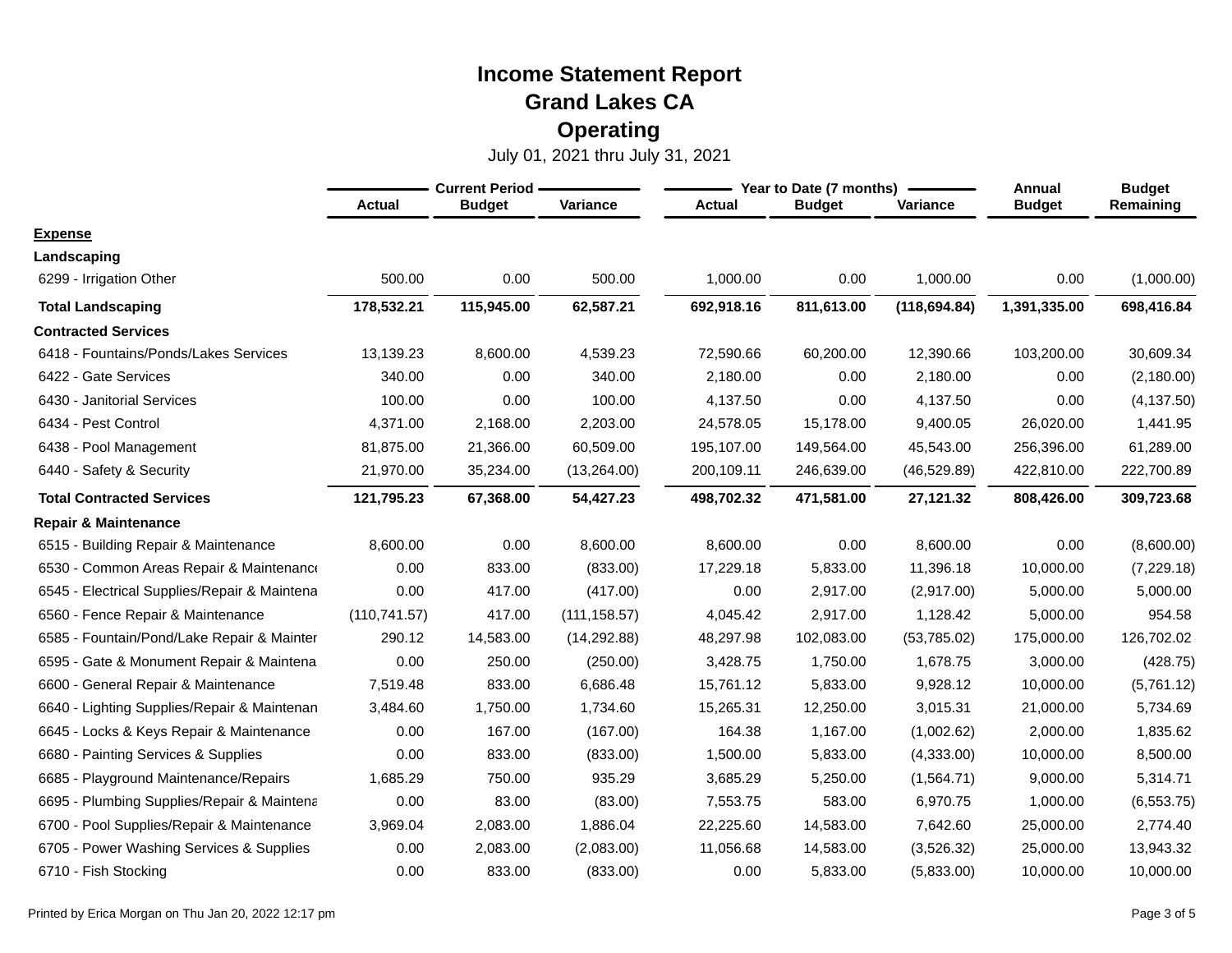|                                           | <b>Current Period -</b> |               |               |               | Year to Date (7 months) |               |               | <b>Budget</b> |
|-------------------------------------------|-------------------------|---------------|---------------|---------------|-------------------------|---------------|---------------|---------------|
|                                           | <b>Actual</b>           | <b>Budget</b> | Variance      | <b>Actual</b> | <b>Budget</b>           | Variance      | <b>Budget</b> | Remaining     |
| <b>Expense</b>                            |                         |               |               |               |                         |               |               |               |
| <b>Repair &amp; Maintenance</b>           |                         |               |               |               |                         |               |               |               |
| 6745 - Signage Repair & Maintenance       | 0.00                    | 83.00         | (83.00)       | 540.00        | 583.00                  | (43.00)       | 1,000.00      | 460.00        |
| 6750 - Trail Maintenance                  | 0.00                    | 125.00        | (125.00)      | 0.00          | 875.00                  | (875.00)      | 1,500.00      | 1,500.00      |
| 6765 - Tennis Court Repair & Maintenance  | 850.00                  | 333.00        | 517.00        | 3,284.01      | 2,333.00                | 951.01        | 4,000.00      | 715.99        |
| 6770 - Vandalism Repair & Maintenance     | 0.00                    | 167.00        | (167.00)      | 0.00          | 1,167.00                | (1, 167.00)   | 2,000.00      | 2,000.00      |
| <b>Total Repair &amp; Maintenance</b>     | (84, 343.04)            | 26,623.00     | (110, 966.04) | 162,637.47    | 186,373.00              | (23, 735.53)  | 319,500.00    | 156,862.53    |
| <b>Professional Services</b>              |                         |               |               |               |                         |               |               |               |
| 7000 - Audit & Tax Services               | 0.00                    | 350.00        | (350.00)      | 0.00          | 2,450.00                | (2,450.00)    | 4,200.00      | 4,200.00      |
| 7020 - Legal Services                     | 3,758.83                | 833.00        | 2,925.83      | 13,237.33     | 5,833.00                | 7,404.33      | 10,000.00     | (3,237.33)    |
| 7025 - Legal Services - Collections       | 960.00                  | 1,667.00      | (707.00)      | 13,950.90     | 11,667.00               | 2,283.90      | 20,000.00     | 6,049.10      |
| 7035 - Legal Services - Deed Restrictions | 0.00                    | 417.00        | (417.00)      | 35.00         | 2.917.00                | (2,882.00)    | 5,000.00      | 4,965.00      |
| 7040 - Management Fees                    | 5,708.26                | 5,820.00      | (111.74)      | 39,957.82     | 40,740.00               | (782.18)      | 69,840.00     | 29,882.18     |
| 7095 - Other Professional Services        | 0.00                    | 0.00          | 0.00          | 2,700.00      | 0.00                    | 2,700.00      | 0.00          | (2,700.00)    |
| <b>Total Professional Services</b>        | 10,427.09               | 9,087.00      | 1,340.09      | 69,881.05     | 63,607.00               | 6,274.05      | 109,040.00    | 39,158.95     |
| <b>Taxes</b>                              |                         |               |               |               |                         |               |               |               |
| 9015 - Property/Real Estate Tax           | 0.00                    | 208.00        | (208.00)      | 1,231.64      | 1,458.00                | (226.36)      | 2,500.00      | 1,268.36      |
| <b>Total Taxes</b>                        | 0.00                    | 208.00        | (208.00)      | 1,231.64      | 1,458.00                | (226.36)      | 2,500.00      | 1,268.36      |
| <b>Other Expenses</b>                     |                         |               |               |               |                         |               |               |               |
| 9105 - Reserve Contribution Expense       | 28,350.00               | 28,350.00     | 0.00          | 198,450.00    | 198,450.00              | 0.00          | 340,200.00    | 141,750.00    |
| <b>Total Other Expenses</b>               | 28,350.00               | 28,350.00     | 0.00          | 198,450.00    | 198,450.00              | 0.00          | 340,200.00    | 141,750.00    |
| <b>Total Operating Expense</b>            | 348,867.35              | 344,443.00    | 4,424.35      | 2,035,508.79  | 2,411,119.00            | (375, 610.21) | 4,133,351.00  | 2,097,842.21  |
| <b>Total Operating Income / (Loss)</b>    | (12, 330.07)            | (1,663.00)    | (10,667.07)   | 775,128.22    | (11,666.00)             | 786,794.22    | (20,005.00)   | (795, 133.22) |
|                                           |                         |               |               |               |                         |               |               |               |